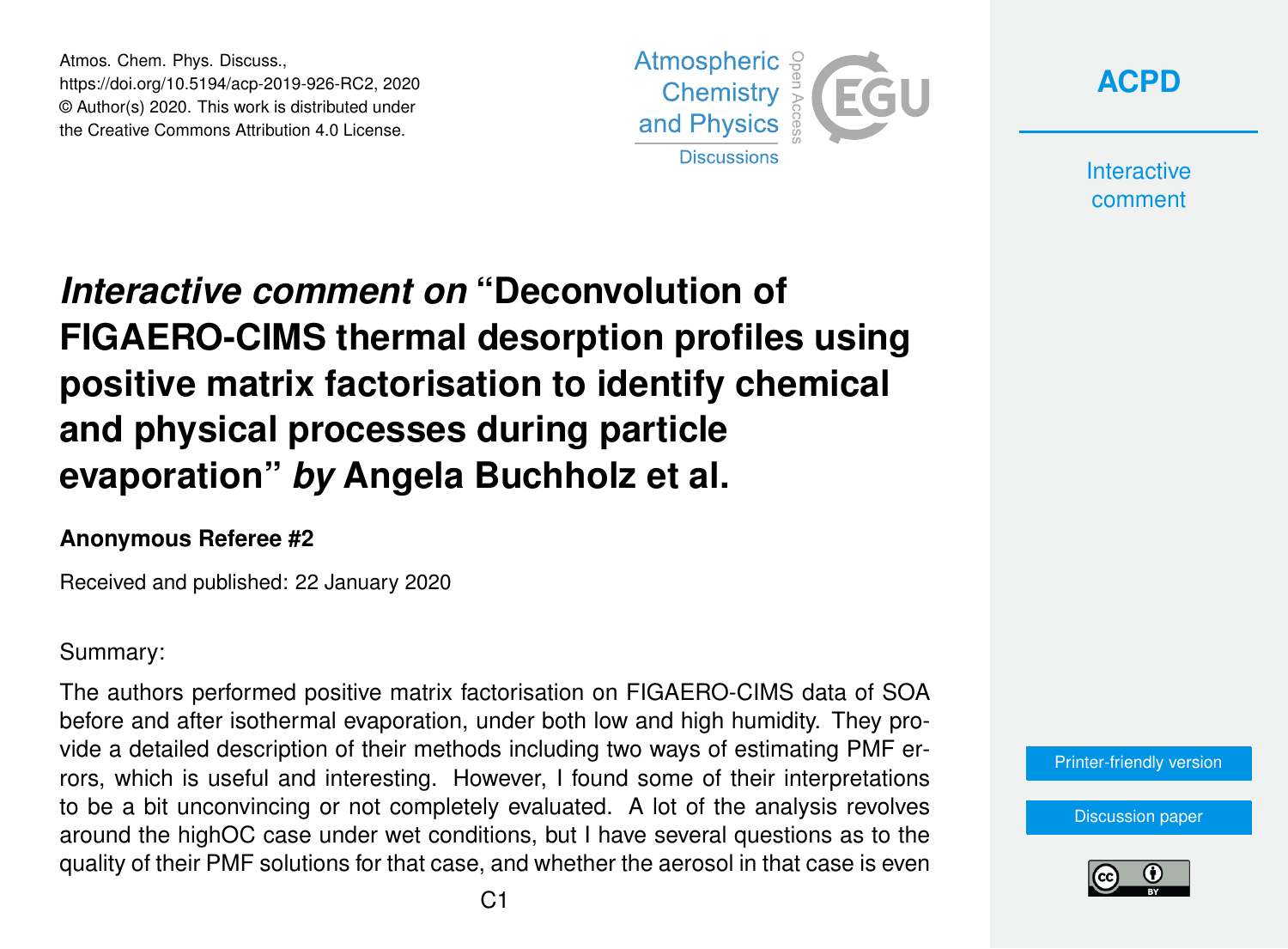representative of anything that would be present in the atmosphere. The authors also haven't convinced me that PMF of thermograms could provide more information than one could get from single ion thermograms, so more discussion is needed to show how they're actually advancing the field. I think this work could be suitable for publication in ACP if these major revisions can be addressed. I include several major comments as general comments, followed by some more specific and technical comments.

General Comments:

1: Looking at Fig S7, what jumped out at me was that typically all of the factors are decreasing in absolute magnitude after 4 h compared to 0.25 h of evaporation. My first thought was that I would have expected the lower volatility factors to remain more constant, and just the higher volatility factors would evaporate. However, I think you could explain that all factors should lose at least some absolute mass because the total amount of OA will be decreasing, and that will change the equilibrium partitioning causing even the lower volatility compounds to evaporate. I think it could be really interesting if you would calculate how much of each factor you expect to evaporate, using their estimated volatility from the FIGAERO combined with the change in OA mass measured after evaporation, and compare this with how much you measured to evaporate. Do they match? This might be outside the scope of your manuscript, but it wouldn't take too much effort and would add value to the paper if you decide try it. It would give the reader more information with which to judge how well PMF actually is able to separate compounds of different volatilities.

2: Following up on my previous comment, one piece of information you've given the reader with which to judge the ability of PMF to separate compounds of different volatilities is table 2, the T\_max values for each factor for each experiment. In addition, you've described in the abstract page 1 line 29 how "Thus, the factors identified with PMF could be interpreted as volatility classes." However, I would expect that if PMF is truly separating compounds of similar volatilities into each factor, that the factor would maintain roughly constant T\_max (and roughly constant desorption shape) for each of **[ACPD](https://www.atmos-chem-phys-discuss.net/)**

**Interactive** comment

[Printer-friendly version](https://www.atmos-chem-phys-discuss.net/acp-2019-926/acp-2019-926-RC2-print.pdf)

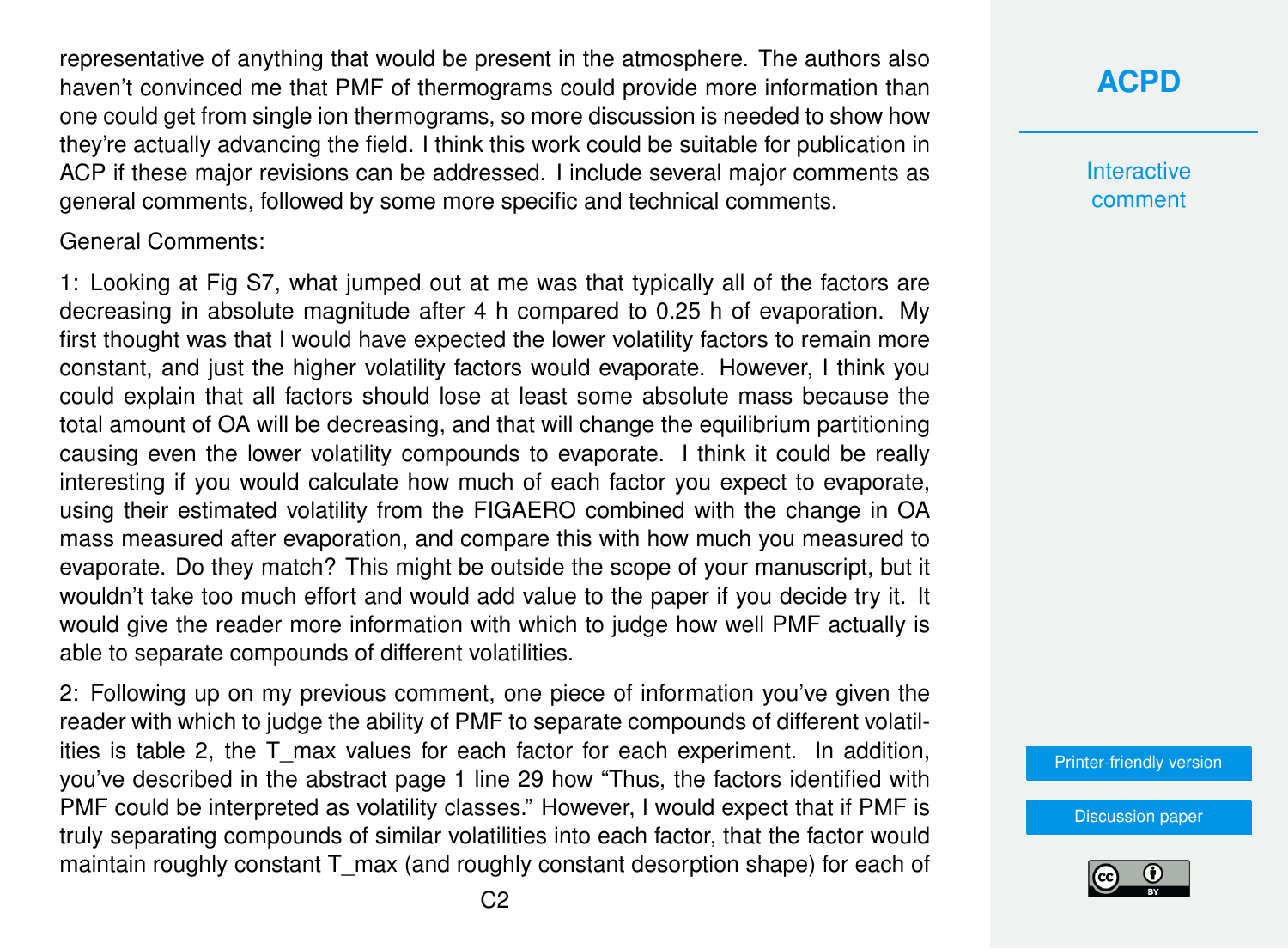the dry and wet experiments at both evaporation times. I would say that your factors for the lowOC and mediumOC cases maintain roughly the same T\_max and shape across all wet/dry and 0.25,4 h cases. The only thing that changes is the magnitudes of the factors. This appears to be supporting evidence of the argument that PMF is separating compounds successfully by volatility. But for the highOC case, it doesn't appear to be successfully separating the volatility factors. The T\_max for most of the factors changes substantially between dry and wet cases and after evaporation. This suggests to me that the factors are somewhat blended together. Another thing that leads me to that conclusion is that a lot of the mass gets shifted to the background HB1 factor during the wet,4h case, whereas the HB1 factor was much lower during other highOC cases. A background factor shouldn't change like that from case to case. I don't doubt that it is likely to be aqueous chemistry causing these changes in the PMF factors, but you haven't convinced me that PMF is giving you real and useful information about the process, particularly for the highOC/wet case which you're using as evidence of aqueous chemical changes. Maybe you need to revisit your PMF methods and see if you can find a 'better' solution, otherwise please explain your interpretation of the chosen factors in context of the points I've raised here.

3: You have demonstrated that PMF can be useful for pulling out background/contamination signals from thermograms, and also that higher volatility factors evaporate preferentially over lower volatility factors (though you could also say the same using just T\_max of total signal). But, I'm not sure I see much discussion of which scientific insights you're gaining by doing PMF on thermograms. E.g., PMF on aerosol mass spectrometer (AMS) data can be used for general source apportionment. All of your aerosol comes from the same source in this particular experiment, but is there any information gained through PMF that could indicate anything about the aerosol formation/evaporation process? Are there factors that can be used as tracers for aqueous chemistry, that could be searched for in ambient datasets? Please expand on how you are making specific scientific advances using thermogram PMF that we can't get using other non-PMF methods.

### **[ACPD](https://www.atmos-chem-phys-discuss.net/)**

**Interactive** comment

[Printer-friendly version](https://www.atmos-chem-phys-discuss.net/acp-2019-926/acp-2019-926-RC2-print.pdf)

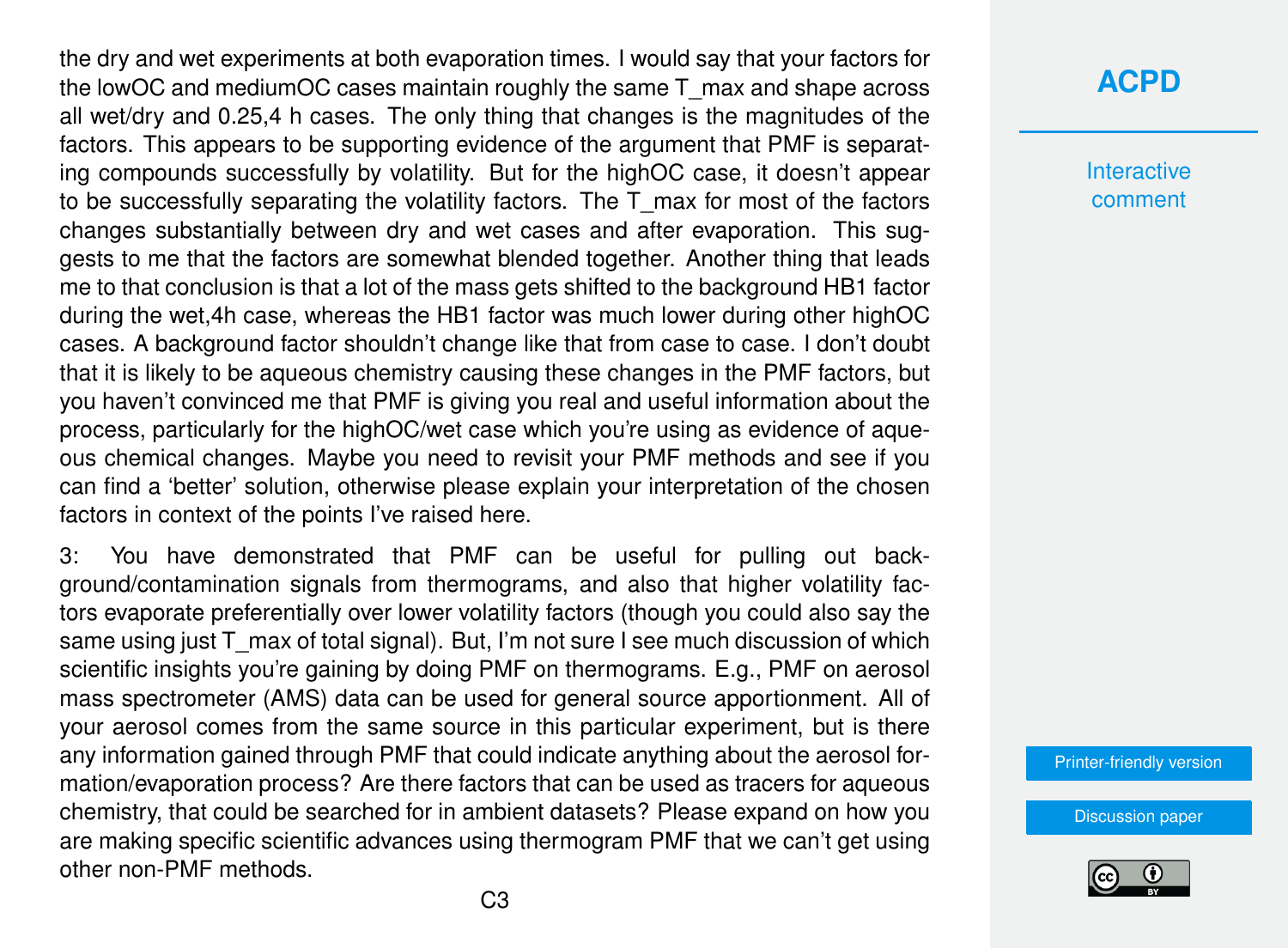4: The highOC/wet case that you're using as evidence for aqueous chemistry is a particular case, in that the aerosol you're producing using the OFR is highly oxidized, and that oxidation happened much faster (and possibly through differing chemical pathways) than would happen in the real atmosphere. Thus, the specific molecules that comprise the aerosol are probably not representative of anything you'd get in the atmosphere. So, while the wet cases for lowOC and mediumOC illustrate that the diffusion limitation to evaporation is decreased in aqueous aerosol, you are suggesting that aqueous chemistry doesn't happen much except for the highOC aerosol, which may no longer be relevant for the atmosphere. Can you add some discussion of how your results relate to atmospheric aerosol?

Specific Comments:

Pg. 4 Ln. 9: Which size particles were you selecting in the nano-DMA? Also, it would be useful to mention to flow rates of your sheath and sample flows in the DMA, the ratio of which will determine just how quasi-monodisperse your selected particles become.

Pg. 4 Ln. 13: You have already assigned the acronym OFR, so you should avoid writing out the words oxidative flow reactor hereafter.

Pg. 4 Ln. 17: I assume the 0.25 h evap time for fresh particles is due to the collection time on the filter? Please make this clear, as it may confuse readers unfamiliar with FI-GAERO operation, and they may wonder why you didn't sample fresh particles without a 15 min delay.

Pg. 11 Ln. 20: Have you considered summing the LB1, LC1 and LC2 factors together? It could be that PMF is splitting up the background factor before pulling out the last of the V-type factors, so you could just recombine the split background factors.

Pg. 13 Ln. 1: How have you taken into account the effect of the stainless steel RTC walls on changes in VFR? Could there have been different wall effects during dry vs. wet conditions, i.e., different uptake coefficients to the wall surface? When it's humid

## **[ACPD](https://www.atmos-chem-phys-discuss.net/)**

**Interactive** comment

[Printer-friendly version](https://www.atmos-chem-phys-discuss.net/acp-2019-926/acp-2019-926-RC2-print.pdf)